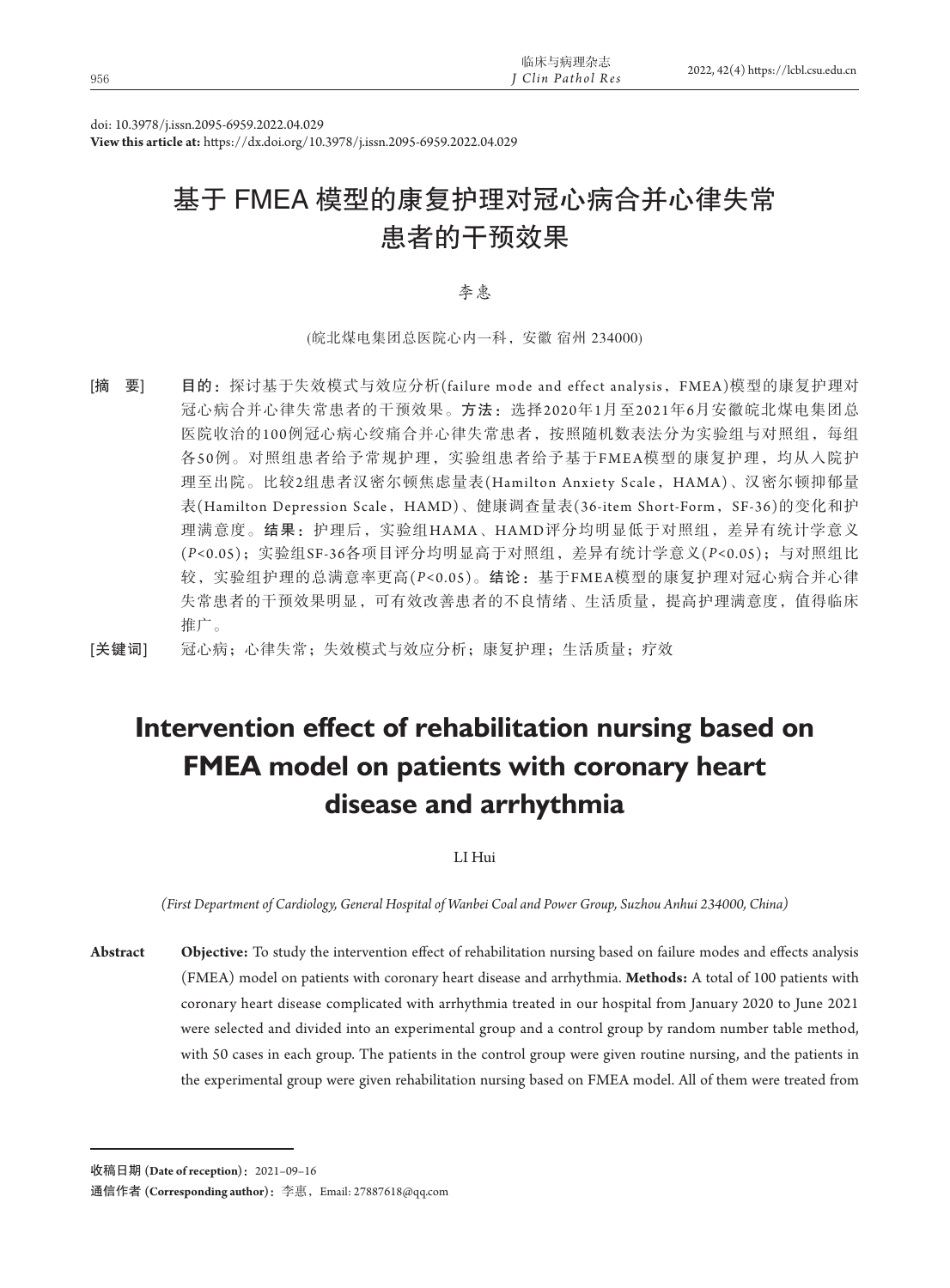admission to discharge. The clinical efficacy, changes of Hamilton Anxiety Scale (HAMA), Hamilton Depression Scale (HAMD), 36-item Short-Form (SF-36) and nursing satisfaction were compared between the two groups at discharge. **Results:** After nursing, the HAMA and HAMD scores in the experimental group were lower than that of the control group, the difference was statistically significant (*P<*0.05); each item scores of the SF-36 in experimental group were significantly higher than that of control group, the difference was statistically significant (*P<*0.05); compared with the control group, the total satisfaction rate of nursing in the experimental group was higher (*P<*0.05). **Conclusion:** Rehabilitation nursing based on FMEA model have obvious intervention effect on patients with coronary heart disease complicated with arrhythmia, which can effectively improve patients' bad mood, quality of life, improve the nursing satisfaction, which is worthy of clinical promotion.

**Keywords** coronary heart disease; arrhythmia; failure mode and effect analysis; rehabilitation care; quality of life; curative

effect

冠心病在临床上十分常见,对患者的生活质 量及生命安全均有着较多不良影响。心律失常是 冠心病患者常见的一类并发症,可出现心脏搏动 及频率异常、传导障碍等症状,直接导致病情加 重。临床治疗冠心病合并心律失常仍以药物控制 为主,但总体康复效果有待提升。相关研究[1-2] 表明:给予有效的康复护理方案在促进患者康 复、改善生活质量方面有着重要应用价值。失效 模式与效应分析(failure mode and effect analysis, FMEA)属于一种前瞻性的风险管理方案,是通过 在行动之前就明确可能发生的问题,并采取预先 性的干预手段,从而提高管理质量。近年来,该 方式也逐渐被应用于临床护理中,并获得了广泛 关注[3-4]。因此,本研究将基于FMEA模型的康复护 理应用于冠心病合并心律失常患者中,并探讨应 用效果。

# 1对象与方法

#### 1**.**1对象

选择2020年1月至2021年6月安徽皖北煤电集 团总医院接诊的100例冠心病合并心律失常患者进 行研究。纳入标准:1)经过冠状动脉造影检查、心 电图检查等确诊为冠心病心绞痛合并心律失常[5]; 2)年龄44~85岁;3)意识清晰,可正常进行交流与 沟通;4 )患者及家属签署研究知情同意书。排除 标准:1)近期接受过重大手术;2)伴有血液系统疾 病、免疫缺陷疾病、恶性肿瘤、重要组织器官功能 障碍等;3)伴有急慢性感染;4)伴有精神、心理性 疾病;5)依从性差。按照随机数表法分为实验组与 对照组,每组各50例。本研究经安徽皖北煤电集团 总医院医学伦理委员会批准实施。

### 1**.**2方法

对照组患者给予常规护理,包括疾病宣教、 用药指导、监测病情、心理干预等。

实验组患者给予基于FMEA模型的康复护理, 具体方式如下:1 )成立FMEA小组。将心内科护 士长作为组长,并选择4名资深的护士、2名资深 的主治医师组成护理小组,所有的成员均具备丰 富的心血管内科护理经验。2)FMEA。召集组员 进行小组讨论,对冠心病合并心律失常患者的病 情进行分析,并查阅既往的文献以及实际的病例 资料,了解患者在治疗过程可能存在的潜在风险 以及护理失败的原因,例如冠心病心绞痛病情控 制不良易反复发作、预后不良、生活质量差等, 根据不良事件发生严重程度(severity, S)、发生 频率(occurrence,O)、探测度(detection,D)进 行评分,将三者分数相乘,即S×O×D,获取风险 值;并针对相关问题提出必要性的干预措施,护 理过程中若患者出现新的问题或病情变化时, 则 召集组员及时对干预措施进行相应的调整。3 )护 理实施。经过分析发现,在冠心病心绞痛合并心 律失常患者治疗过程中,冠心病心绞痛病情控制 不良易反复发作、预后不良、生活质量差等风险 事件的发生原因和患者对疾病的认知不足、日常 病情控制不稳定、心理状态差、饮食不节、缺少 锻炼等情况相关,均可影响到患者的治疗结局; 在具体的护理实施过程中则给予针对性的干预, 包括加强疾病宣教、强调谨遵医嘱的必要性,指 导患者按时用药、提高治疗依从性,并给予针对 性的心理干预,让其有乐观、积极的心态去抵抗 疾病,日常饮食应以清淡为主、保证营养需求, 避免进食辛辣、油腻等食物,并指导患者进行有 规律的运动锻炼,改变不良生活习惯。4)经验总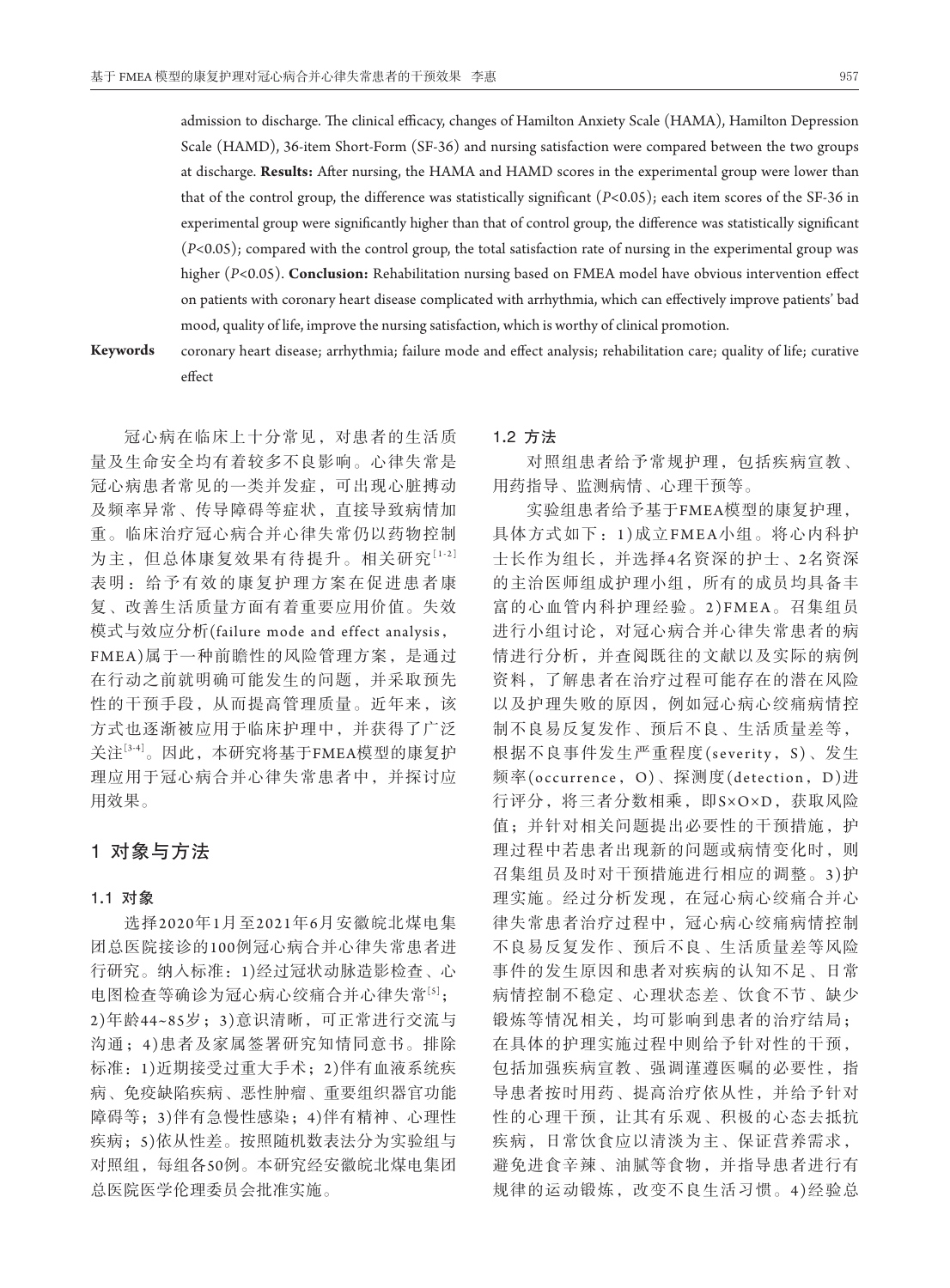结。住院期间进行一次经验总结,评价护理内容 过程中的优点和不足,对于有缺陷的部分进行 改正。

2组均从入院护理至出院。

#### 1**.**3观察指标

心理状况:护理前、护理后,分别采用汉密 尔顿焦虑量表(Hamilton Anxiety Scale, HAMA)、 汉密尔顿抑郁量表(Hamilton Depression Scale, HAMD)(17项)<sup>[6]</sup>评价,两个量表评分越高则表示 患者焦虑、抑郁的情绪越明显。生活质量:护理 前、护理后,采用健康调查量表(36-item Short-Form,  $SF-36$ <sup>[7]</sup>予以评价, 内容包括生理功能、生 理职能、躯体疼痛、一般健康状况、活力、社会 能力、情感职能及精神健康,满分计100分,评分 越高则表示患者生活质量越好。记录患者对护理 的满意度。

# 1**.**4统计学处理

应用SPSS 18.0软件进行数据的统计学分析, 计量资料以均数±标准差(*x*±*s*)表示,比较采用*t*检 验, 计数资料以例数(%)表示, 比较采用χ2检验,

等级资料采用秩和检验,*P <*0.05表示差异有统计 学意义。

# 2结果

#### 2**.**12组一般资料比较

2组性别、年龄、病程、心律失常类型比较, 差异无统计学意义(*P>*0.05,表1)。

### 2**.**22组**HAMA**、**HAMD**评分对比

2组患者护理后,HAMA、HAMD评分均明显 低于治疗前,且实验组HAMA、HAMD评分均比对 照组低,差异有统计学意义(*P<*0.05,表2)。

### 2**.**32组**SF-**36评分对比

护理后,2组患者SF-36各项目评分均明显高 于治疗前,且实验组SF-36各项目评分均比对照组 高,差异有统计学意义(*P<*0.05,表3)。

# 2**.**42组护理满意度对比

对照组护理满意度为74.00%,实验组护理满意 度为92.00%,差异有统计学意义(*P<*0.05,表4)。

#### 表**1 2**组一般资料对比**(***n=***50)**

#### **Table 1 Comparison of the general data between the 2 groups (***n=***50)**

| 组别         | 性别/[例(%)] |            | 年龄/岁             |                 | 心律失常类型/[例(%)] |           |           |
|------------|-----------|------------|------------------|-----------------|---------------|-----------|-----------|
|            | 男         | 女          |                  | 病程/年            | 室性早搏          | 房性早搏      | 交界性早搏     |
| 实验组        | 32(64.00) | 18 (36.00) | $67.65 \pm 9.05$ | $8.13 \pm 1.67$ | 24(48.00)     | 16(32.00) | 10(20.00) |
| 对照组        | 34(68.00) | 16(32.00)  | $66.02 \pm 7.25$ | $8.02 \pm 1.78$ | 26(52.00)     | 15(30.00) | 9(18.00)  |
| $\chi^2/t$ | 0.178     |            | 0.994            | 0.319           |               | 0.165     |           |
| P          | 0.673     |            | 0.232            | 0.751           |               | 0.921     |           |

#### 表**2 2**组**HAMA**、**HAMD**评分对比**(***n=***50)**

#### **Table 2 Comparison of the HAMA and HAMD scores between the 2 groups (***n=***50)**

|                  |                  | HAMA评分            | HAMD评分           |                   |  |
|------------------|------------------|-------------------|------------------|-------------------|--|
| 组别               | 护理前<br>护理后       |                   | 护理前              | 护理后               |  |
| 实验组              | $13.02 \pm 2.36$ | $6.49 \pm 1.52^*$ | $12.53 \pm 2.16$ | $6.08 \pm 1.37^*$ |  |
| 对照组              | $12.83 \pm 2.70$ | $8.11 \pm 1.65^*$ | $12.64 \pm 1.93$ | $7.52 \pm 1.48^*$ |  |
| t                | 0.374            | 5.106             | 0.269            | 0.049             |  |
| $\boldsymbol{P}$ | 0.709            | < 0.001           | 0.789            | < 0.001           |  |

与护理前比较,\**P<*0.05。

Comparison with before nursing, \**P<*0.05.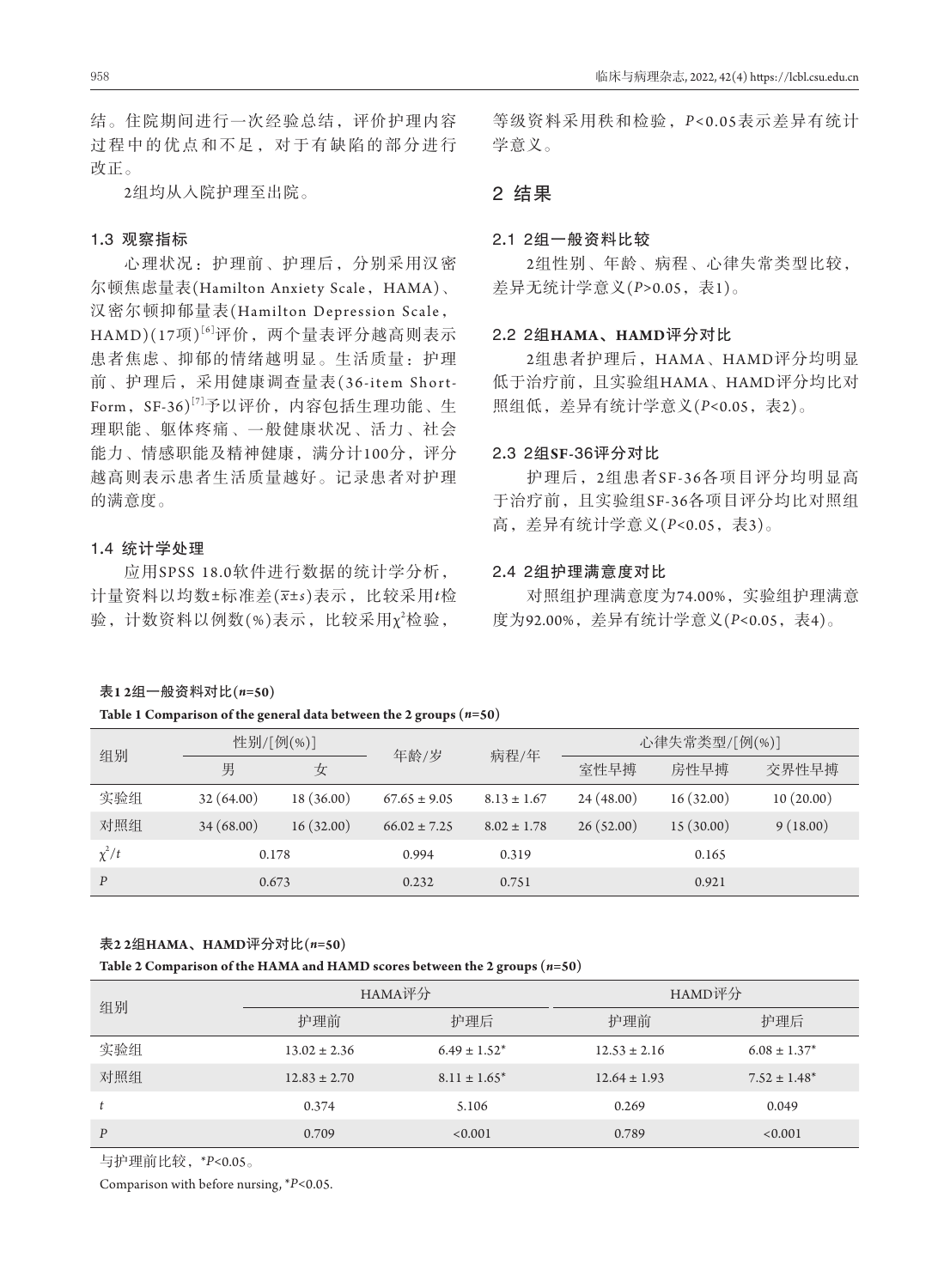| 组别               | 生理功能/分 |                                                | 生理职能/分 |                                     | 躯体疼痛/分 |                                     | 一般健康状况/分 |                                                |
|------------------|--------|------------------------------------------------|--------|-------------------------------------|--------|-------------------------------------|----------|------------------------------------------------|
|                  | 护理前    | 护理后                                            | 护理前    | 护理后                                 | 护理前    | 护理后                                 | 护理前      | 护理后                                            |
| 实验组              |        | $52.58 \pm 5.61$ 70.48 $\pm 6.33$ <sup>*</sup> |        | $50.39 \pm 5.51$ $68.32 \pm 5.92^*$ |        | $48.37 \pm 4.61$ $62.33 \pm 5.34^*$ |          | $45.69 \pm 4.38$ $58.82 \pm 5.12^*$            |
| 对照组              |        | $51.97 \pm 6.05$ 65.82 $\pm 6.19^*$            |        | $50.82 \pm 4.94$ 61.28 $\pm 5.43^*$ |        | $49.02 \pm 4.25$ $56.17 \pm 5.11^*$ |          | $45.14 \pm 4.95$ $50.96 \pm 4.87^*$            |
| t                | 0.523  | 3.722                                          | 0.411  | 6.197                               | 0.733  | 5.893                               | 0.588    | 7.865                                          |
| $\boldsymbol{P}$ | 0.602  | < 0.001                                        | 0.682  | < 0.001                             | 0.465  | < 0.001                             | 0.558    | < 0.001                                        |
|                  |        |                                                |        |                                     |        |                                     |          |                                                |
|                  |        | 活力/分                                           |        | 社会能力/分                              |        | 情感职能/分                              |          | 精神健康/分                                         |
| 组别               | 护理前    | 护理后                                            | 护理前    | 护理后                                 | 护理前    | 护理后                                 | 护理前      | 护理后                                            |
| 实验组              |        | $53.15 \pm 6.32$ $72.35 \pm 6.58^*$            |        | $54.29 \pm 3.65$ 73.33 $\pm 5.48^*$ |        | $52.93 \pm 5.31$ $68.95 \pm 7.13^*$ |          | $58.73 \pm 4.69$ 78.21 $\pm 7.34^*$            |
| 对照组              |        | $52.93 \pm 6.70$ $65.63 \pm 6.16^*$            |        | $54.87 \pm 3.20$ $65.60 \pm 5.63^*$ |        | $52.28 \pm 5.67$ $62.57 \pm 6.50^*$ |          | $58.20 \pm 5.83$ 71.02 $\pm 6.27$ <sup>*</sup> |
|                  | 0.169  | 5.272                                          | 0.845  | 6.957                               | 0.592  | 4.676                               | 0.501    | 5.267                                          |

# 表**3 2**组**SF-36**评分对比**(***n=***50)**

**Table 3 Comparison of the SF-36 scores between the 2 groups (***n=***50)**

与护理前比较,\**P<*0.05。

Comparison with before nursing, \**P<*0.05.

#### 表**4 2**组护理满意度对比**(***n=***50)**

**Table 4 Comparison of nursing satisfaction between the 2 groups (***n=***50)**

| 组别         | 十分满意/[例(%)] | 一般满意/[例(%)] | 不满意/[例(%)] | 总满意率/% |
|------------|-------------|-------------|------------|--------|
| 实验组        | 30(60.00)   | 16(32.00)   | 4(8.00)    | 92.00  |
| 对照组        | 19(38.00)   | 18(36.00)   | 13(26.00)  | 74.00  |
| $Z/\chi^2$ |             | 2.583       |            | 5.741  |
| P          |             | 0.001       |            | 0.017  |

# 3讨论

冠心病心绞痛好发于中老年人群,具有发病 率高、易反复发作、病死率高等特点,此类患者 的冠状动脉供血不足,容易造成心肌缺血,可直 接影响传导系统功能,从而诱发心律失常,导致 室性早搏、房性早搏、室性心动过速、心动过缓 等,进一步加重病情程度[8-9]。对于此类患者的治 疗,除需要有效药物之外,还需要联合抗心律失 常药物,目的是积极缓解病情、改善预后。但也 有研究[10-11]发现:由于患者多数年龄较大、对疾病 的认知不足,在治疗过程中常会有治疗依从性差 的情况,且在疾病的影响下,极易产生焦虑、抑 郁等负面情绪,也不利于病情的正常恢复,而给 予有效的护理干预措施则显得十分重要。

FMEA模型是一种新型的管理方法,既往应用 于产品设计、生产等管理过程中,可分析工作过 程中潜在的失败原因、频率等,并进行风险值评 估,再提出对应的改进措施,有助于积极提高工 作质量。随着研究的不断深入,目前FMEA模式也 在临床护理过程中得到了开展,并体现出了独特 的应用优势。研究<sup>[12]</sup>证实: FMEA模式对急性冠 状动脉综合征患者的急救护理流程具有较好的风 险控制作用,可明显减少不良事件的发生率。此 外,FMEA模式可明显减少冠心病心绞痛患者的发 作频率及持续时间,并帮助患者更好地开展日常 活动、改善生活质量[13]。

本研究结果显示:采用FMEA模型康复护理的 患者HAMA、HAMD评分以及SF-36各项目评分均 明显优于常规护理的患者,分析其原因为FMEA模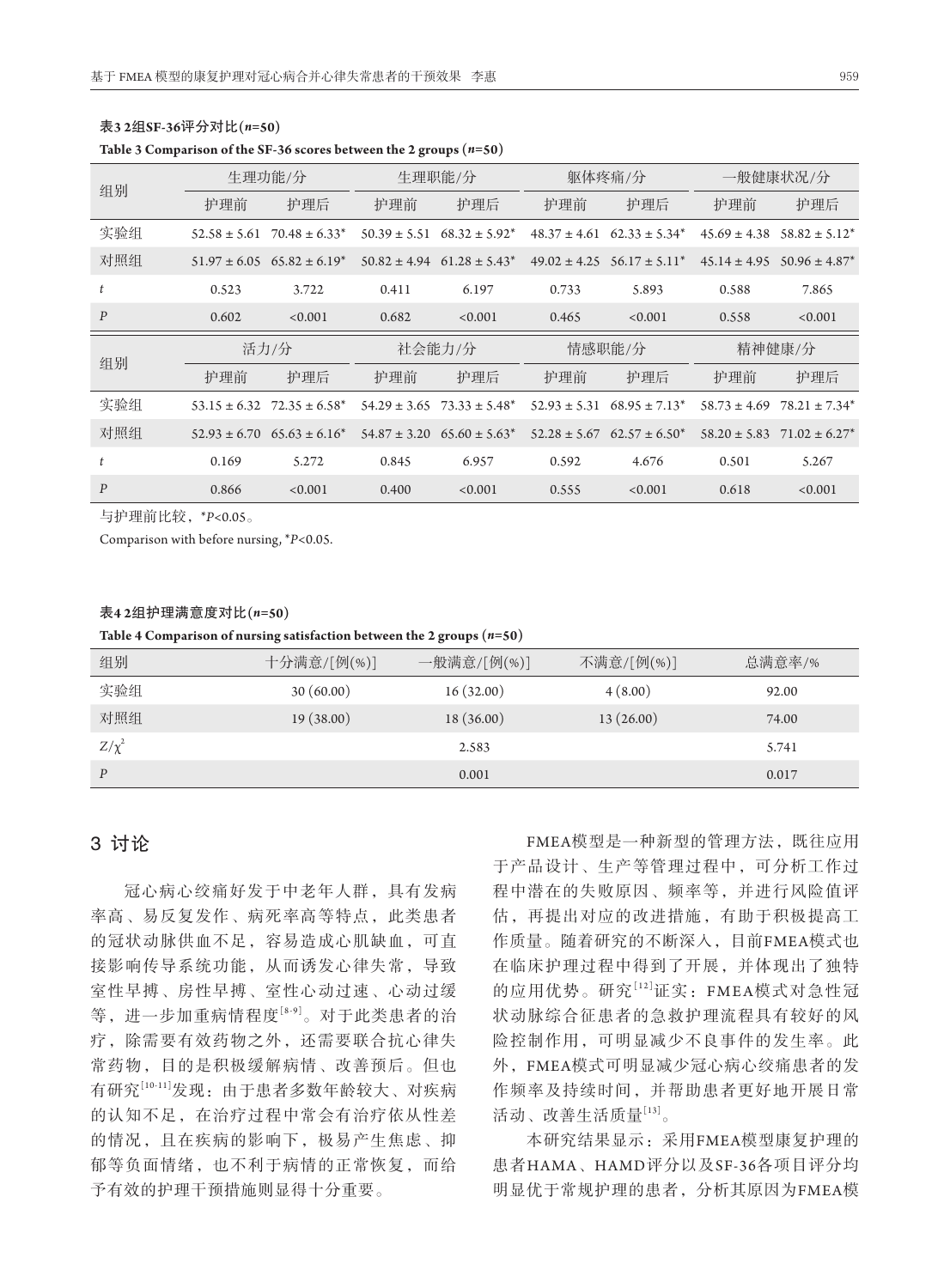型中选择了经验丰富的人员成立小组,组员对疾 病知识十分了解,可提高护理质量,而通过FMEA 可明确治疗过程中的潜在风险,并给予对应的措 施,将各种风险扼杀在摇篮中[14]。分析结果显 示:患者对疾病的认知不足、日常病情控制不稳 定、心理状态差、饮食不节、缺少锻炼等是导致 治疗结局差的重点环节。这与Gladding等[15]的结论 具有相似性。因此,本研究在FMEA模型的康复护 理中,针对上述风险因素提出了对应的措施,积 极进行疾病宣教有助于提高患者的治疗依从性, 保证按时服药,在控制病情中有重要意义;而心 理干预可缓解患者的不良情绪,让其可拥有积极 的心态去面对治疗;饮食干预、运动锻炼等也可

让患者保持良好的生活习惯,减少影响病情恢复 的不利因素,且在积极促进病情康复、改善不良 情绪后,患者的生活质量得到提高。此外,本研 究中采用FMEA模型护理的患者对护理的总满意率 也高达92.00%,提示该方式可提高护理满意度, 促进护患和谐。但本研究也有不足之处,例如病 例资料来源量单一、总体样本量少,随访时间较 短等,今后也有待开展更高质量的护理研究。

综上,基于FMEA模型的康复护理对冠心病合 并心律失常患者的干预效果明显,可有效改善患 者的不良情绪、生活质量,提高疗效及护理满意 度,值得临床推广。

# 参考文献

- 1. 杨芳. 老年冠心病患者并发心律失常的临床特征及影响因 素[J]. 中国老年学杂志, 2020, 40(3): 466-468. YANG Fang. Clinical characteristics and influencing factors of arrhythmia in elderly patients with coronary heart disease[J]. Chinese Journal of Gerontology, 2020, 40(3): 466-468.
- 2. Grabowski M, Oziera ński K, Balsam P, et al. The effect of sacubitril/ valsartan on the occurrence of ventricular arrhythmia and the risk of sudden cardiac death in patients with chronic heart failure with reduced left ventricular ejection fraction. Expert opinion of the Heart Rhythm and Heart Failure Sections of the Polish Cardiac Society[ J]. Kardiol Pol, 2019, 77(10): 987-993.
- 3. Mora A, Ayala L, Bielza R, et al. Improving safety in blood transfusion using failure mode and effect analysis[J]. Transfusion, 2019, 59(2): 516-523.
- 4. Lijoi D, Farina M, Puppo A, et al. Application of failure mode and effect analysis in total laparoscopic hysterectomy in benign conditions[ J]. Minerva Ginecol, 2019, 71(4): 272-280.
- 5. 葛均波, 徐永健. 内科学[M]. 8版. 北京: 人民卫生出版社, 2013. GE Junbo, XU Yongjian. Internal medicine[M]. 8th ed. Beijing: People's Health Publishing House, 2013.
- 6. 张明园. 精神科评定量表手册[M]. 长沙: 湖南科学技术出版社, 2015. ZHANG Mingyuan. Handbook of psychiatric assessment scale[M]. Changsha: Hunan Science and Technology Press, 2015.
- 7. Ware JE Jr, Sherbourne CD. The MOS 36-item short-form health survey (SF-36). I. Conceptual framework and item selection[J]. Medical Care, 1992, 30(6): 473-483.
- 8. 莫乔莹, 鲁星琴, 姚亚丽. 老年冠心病患者出现心律失常临床相 关因素的研究进展[ J]. 老年医学与保健, 2020, 26(1): 159-161. MO Qiaoying, LU Xingqin, YAO Yali. Research Progress on clinical related factors of arrhythmia in elderly patients with coronary heart disease[ J]. Geriatrics & Health Care, 2020, 26(1): 159-161.
- 9. Lip GYH, Collet JP, Haude M, et al. 2018 Joint European consensus document on the management of antithrombotic therapy in atrial fibrillation patients presenting with acute coronary syndrome and/ or undergoing percutaneous cardiovascular interventions: a joint consensus document of the European Heart Rhythm Association (EHRA), European Society of Cardiology Working Group on Thrombosis, European Association of Percutaneous Cardiovascular Interventions (EAPCI), and European Association of Acute Cardiac Care (ACCA) endorsed by the Heart Rhythm Society (HRS), Asia-Pacific Heart Rhythm Society (APHRS), Latin America Heart Rhythm Society (LAHRS), and Cardiac Arrhythmia Society of Southern Africa (CASSA)[ J]. Europace, 2019, 21(2): 192-193.
- 10. Menotti A, Puddu PE. Epidemiology of heart disease of uncertain etiology: a population study and review of the problem[ J]. Medicina (Kaunas), 2019, 55(10): 687.
- 11. 陈超, 于文敏. 评判性思维护理对老年冠心病心律失常患者 生活质量疗效和护理满意度的影响[J]. 山西医药杂志, 2019, 48(24): 3126-3128.

 CHEN Chao, YU Wenmin. Effect of critical thinking nursing on quality of life, curative effect and nursing satisfaction of elderly patients with coronary heart disease and arrhythmia[ J]. Shanxi Medical Journal, 2019, 48(24): 3126-3128.

12. 蔡洪, 尹莉莉, 王翊, 等. 基于失效模式与效应分析的急性冠状动 脉综合征患者急救护理流程风险管控的研究[J]. 中华现代护 理杂志, 2019, 25(6): 737-742.

 CAI Hong, YIN Lili, WANG Yi, et al. Impact of failure mode and effect analysis on risk management of acute coronary syndromes emergency care process[ J]. Chinese Journal of Modern Nursing, 2019, 25(6): 737-742.

13. 李攀攀, 寇晶, 杨莉. FMEA护理模式联合耳穴压豆对冠心病心 绞痛患者中医症状积分SAQ总分及HHI评分的影响[J]. 山西医 药杂志, 2019, 48(9): 1041-1044.